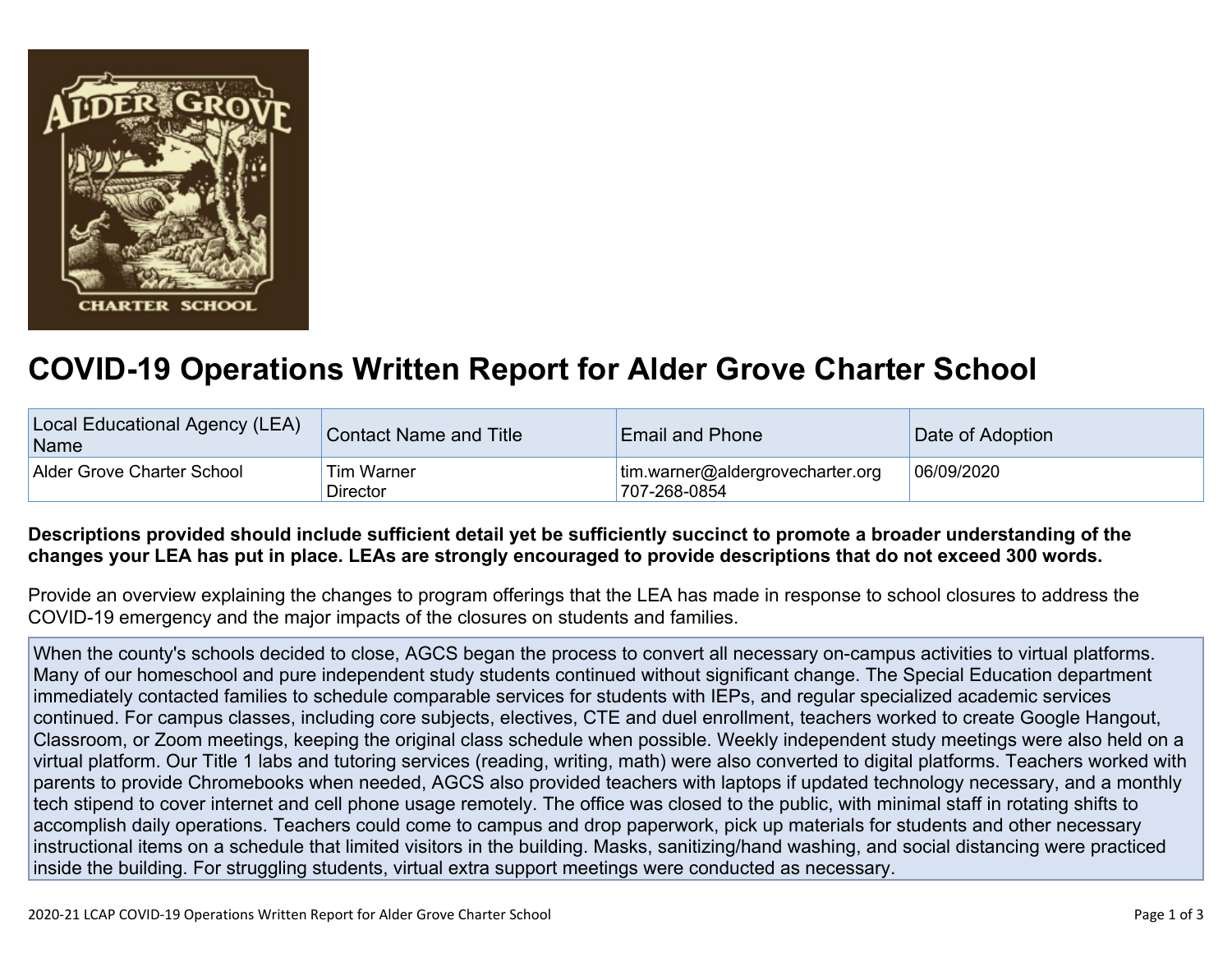Provide a description of how the LEA is meeting the needs of its English learners, foster youth and low-income students.

Regarding our students designated English learners (EL), AGCS continued to offer a personalized approach to work ELD goals for each student. The work involves both integrated ELD in virtual sessions offered by our general education educators in the form of distance learning lessons/assignments with an ELD component addressing the ELD standards of parts of our standards: Interacting in meaningful ways, learning about how English works, and addressing foundational literacy skills. Teachers address their content standards while keeping in mind the aforementioned standards to ensure our students are continuing to make progress on linguistic proficiency from emerging to bridging during lessons that allow for students to collaborate, interpret and produce on assignments. Our educators are addressing our designated needs by meeting regularly with students via Zoom, Google Meet and other platforms to interact with students and families on continuing protected time to work on language development and making assignments available via platforms such as Google Classroom and thereafter meeting with students on synchronous activities/assignments. Bi-lingual educators are paired with ELD families, and continue a weekly check in regarding how students are progressing and to ascertain any arising needs. All AGCS students, including EL, foster youth, and low-income students are provided with personalized curriculum, appropriate technology (Chromebooks), and additional support as needed. Additional support can include tutoring, working in small group support classes (writing, reading), or attending labs (reading, writing, math) independently by a virtual platform.

Provide a description of the steps that have been taken by the LEA to continue delivering high-quality distance learning opportunities.

AGCS distributed Chromebooks and hotspots as needed. Teacher collaboration and shared documents/resources enabled additional access to instructional media for students and families.

Teachers have developed high quality Distance Education lessons/assignments for students that address course standards/benchmarks while balancing online learning, volume of work assigned, and student/teacher interaction.

Teachers have utilized strategies for students designated English Learners (EL) and provided appropriate accommodations for Students with Disabilities (SWD) and students with Section 504 plans, to the extent practical.

Teachers have offered and observed established virtual office hours and meeting times during the regularly scheduled work day that included, but were not limited to, communicating with and providing feedback to students, facilitating synchronous/asynchronous lessons, or answering student questions.

Teachers have provided instructional resources and materials through paper-based packets, regular curriculum, and/or digital learning means such as Google Classroom, Jupiter Ed, or other tools of choice.

Teachers have communicated regularly with parents and families regarding expectations and student progress; if students were not engaged in the lessons and assignments, teachers have contacted parents and/or the school Academic Support Coordinator to offer extra support meetings. Teachers have participated in professional development and virtual learning sessions intended to support distance education as applicable.

Teachers will monitor school communications for up-to-date information regarding school closures, instructional continuation plans, and Distance Education resources.

Modes of communication have included email, phone, text, paper correspondence, and face to face communication with appropriate social distancing observed.